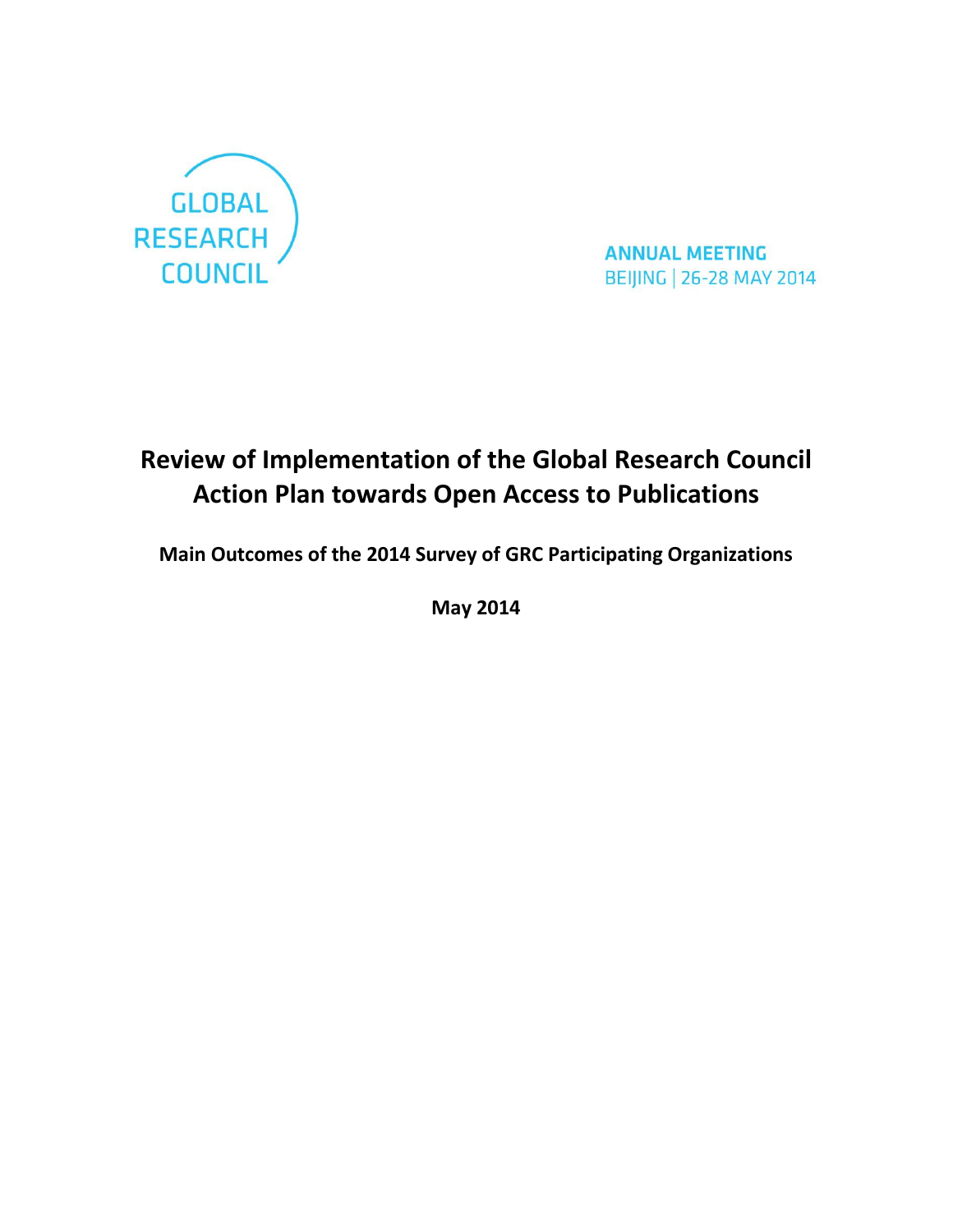## **Introduction**

"*The advent of the internet led to fundamental changes both in the way research is carried out and how publishing is done. In order to maximise the scientific, scholarly and social benefits which arise from the possibility and even the necessity to share and discuss research results of any kind over the web, open*  access to these results is a prerequisite."<sup>[1](#page-1-0)</sup>

The Global Research Council (GRC) *[Action Plan towards Open Access to Publications](http://www.google.ca/url?sa=t&rct=j&q=&esrc=s&frm=1&source=web&cd=3&cad=rja&uact=8&ved=0CDYQFjAC&url=http%3A%2F%2Fwww.globalresearchcouncil.org%2Fsites%2Fdefault%2Ffiles%2Fpdfs%2Fgrc_action_plan_open_access%2520FINAL.pdf&ei=XLR4U7LZNYuUyAT2-oGgBw&usg=AFQjCNG0BazzdO2NFmjXgGx37nm_rp44SA)* was endorsed as a living document in May 2013 at the  $2^{nd}$  GRC Annual Meeting held in Berlin, Germany. The Action Plan calls for GRC participants and other research funders to promote and support open access to publicly funded research outputs, with a specific focus on scholarly journal articles. The Plan suggests 14 groups of actions to stimulate and support open access, including raising awareness in the research community, promoting and supporting open access, and assessing the implementation of open access.

In order to monitor progress in implementation of the Action Plan, the GRC International Steering Committee, in conjunction with the GRC Regional Meeting participants, developed a review template to collect information on the state of open access implementation by GRC participating organizations. Recognizing the complex, diverse and evolving nature of open access, the review sought to accommodate various approaches, demonstrate individual country and regional efforts, share experiences, stimulate discussion, and to identify issues that need focused attention.

This summary report presents a brief overview of the key findings across regions and the GRC as a whole, including approaches to open access, initiatives and activities underway, and emerging issues and challenges raised by respondents. The summary report was tabled at the 3<sup>rd</sup> Annual Meeting of GRC on May 26-28, 2014 in Beijing, China. As the review has produced a rich database of regional and country-level information, the GRC may consider mechanisms for sharing more extensive and detailed results (see Recommendation 1).

## **Methodology**

The approach and structure of the review was informed by input from participants at the five GRC Regional meetings that were held between October and December 2013. Survey questions were grouped into themes and topics using the Action Plan as the underlying framework. The organizations targeted by the survey included those that participate in the GRC Annual Meetings as well as other research-based agencies and funders that attend Regional Meetings. Each agency was asked to focus primarily on its own activities when responding; however, information about the activities of other research organizations in the same country was welcomed.

The template was distributed to 106 organizations in January 2014, and 64 organizations responded with completed templates by early April.

<span id="page-1-0"></span><sup>&</sup>lt;sup>1</sup> Global Research Counci[l Action Plan towards Open Access to Publications,](http://www.globalresearchcouncil.org/sites/default/files/pdfs/grc_action_plan_open_access%20FINAL.pdf) May 2013.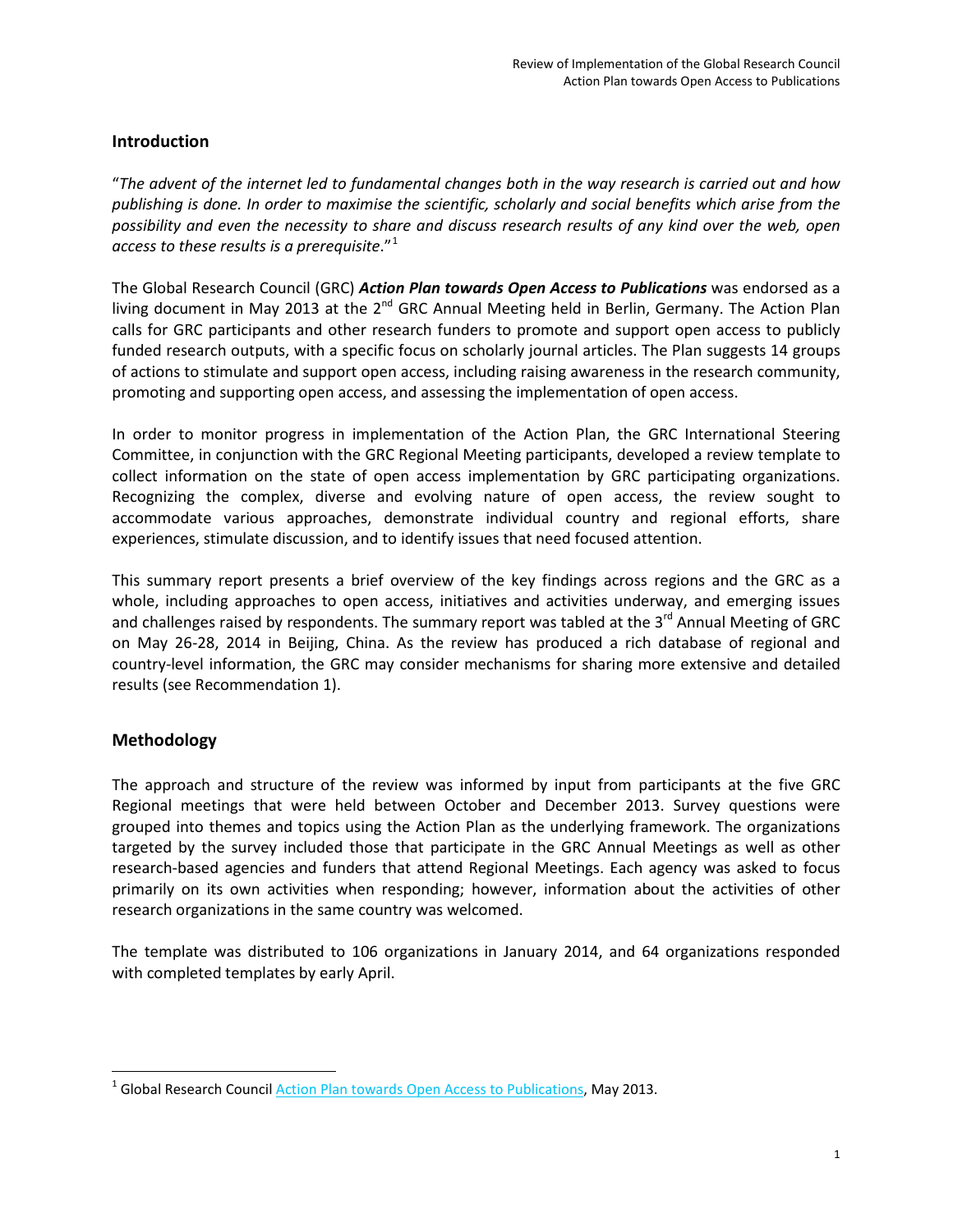| <b>Region</b>              | <b>Templates distributed</b> | <b>Templates returned</b> |
|----------------------------|------------------------------|---------------------------|
| Africa                     |                              |                           |
| Americas                   | 13                           |                           |
| Asia-Pacific               | 22                           | 13                        |
| Europe                     | 41                           | 30                        |
| Middle East / North Africa | 13                           | n                         |
| Total:                     | 106                          | 64                        |

## **Table 1:** Survey response rate by region

The Chinese Academy of Sciences, through its National Science Library, was the main coordinator of the review, with support from a small working group which included participants from the Deutsche Forschungsgemeinschaft (DFG), Science Europe and the Natural Sciences and Engineering Research Council of Canada. Together, the working group members completed the final template design, distributed the template, reviewed and analysed the results, and prepared the summary report.

## **Key Findings**

The following section provides an overview of the review results, organized by major topics and themes that emerged from the responses.

**1. International Nature of Open Access:** Overall, the survey responses underscored the fact that open access is truly a global issue, linked to the international nature of research and scholarly communication. Nearly all respondents emphasized the need for international cooperative efforts in order to maximize the progress and benefits of open access, and to minimize any barriers to international research collaboration. Numerous regional and international joint initiatives and active discussions around the policy environment and supporting infrastructure – often carried out in close collaboration with the library and repository communities – are underway.

**2. Definition and Scope:** Although the landscape of open access is still evolving, nearly two-thirds of respondents use a specific definition of open access. The most frequently referenced definition was that of the Berlin Declaration. A few submissions referenced the Budapest Open Access Initiative which has been initiated by the Open Society Foundations as an original unified definition of Open Access. Finally, a number of respondents mentioned their endorsement of the GRC *Action Plan towards Open Access to Publications*.



• The predominant focus of most existing policies is on peer-reviewed journal articles. Nevertheless, many organizations extend the definition of open access to include consideration for the full range of research outputs, such as monographs and additional published material such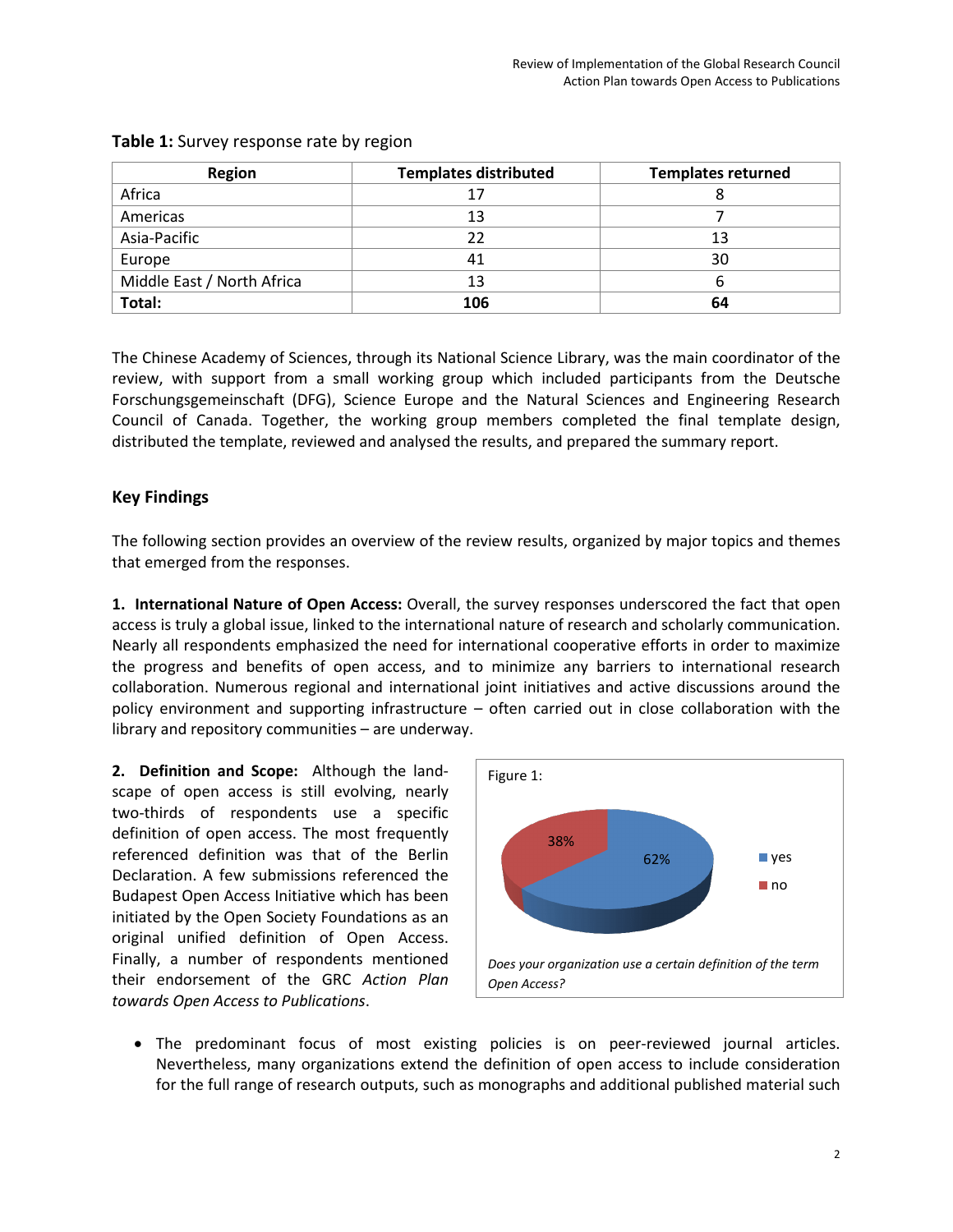as data, figures, images, etc. Increasing access to and sharing of research data is a particular area of active discussion and interest.

• Many respondents clearly emphasized that considerations of access must be accompanied by the rights and capacity to re-use the material and to allow for computer-based operations such as text-mining.

**3. Policies and Approaches towards Implementation:** Most funder policies allow for both 'Gold' and 'Green' approaches to making articles open access, although overall a majority of organizations express a preference at the present stage for the Green route, considered more affordable.

• Over half of organizations have formal open access policies in place and many other respondents are in the process of drafting and preparing to implement policies.



- There is recognition of the need to revise policies as research and technology landscapes evolve, and some organizations are at the stage of revising their already existing policies. There is a trend toward stronger, more mandatory policies as organizations implement and gather feedback on existing policies.
- Many respondents emphasized the benefits of greater alignment of policies and approaches among organizations and regions.
- Adoption of open access policies tends to be challenging for some smaller organizations with limited resources.

**4. Raising Awareness in the Research Community:** GRC participants are very active in providing information and promoting open access.

- Almost all organizations are raising awareness and engaging with researchers and stakeholders by providing information via web sites and promotional materials, and through workshops, seminars, consultations and activities such as Open Access Week events.
- These engagement activities and consultations generally show that a number of issues are not well understood within the research community, pointing to the important need for ongoing efforts to raise awareness and provide clear and straightforward information targeted at funding recipients (see also point 9, below).
- A number of organizations, either individually or in groups, have commissioned studies into various aspects of open access that are helping to build the global knowledge base and inform discussion and development of policies and approaches to implementation.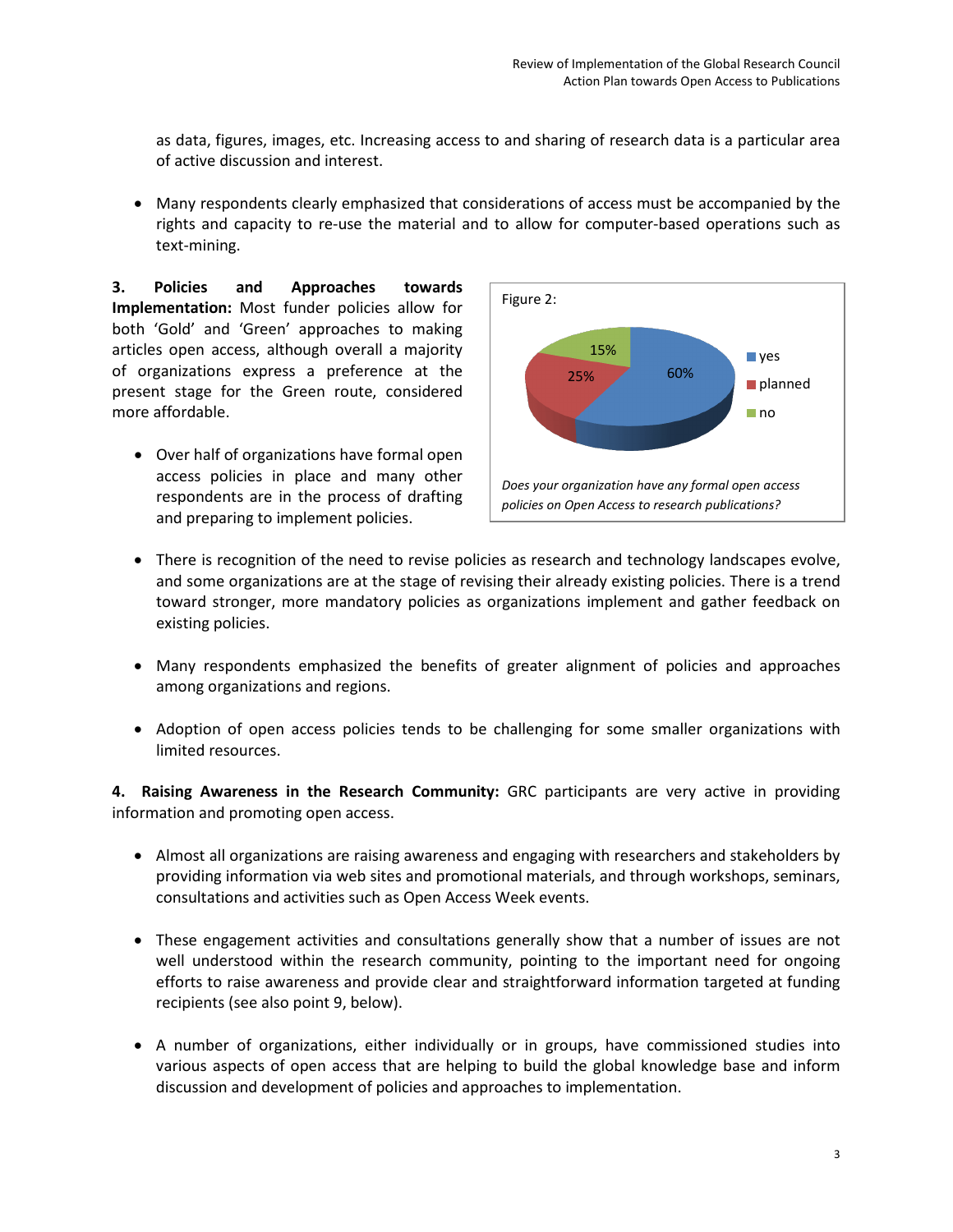**5. Support for Open Access Journals:** Many GRC participants support open access journals ("Gold route") as one approach for providing open access to research results. However, the diverse forms of support for journals make it difficult to systematically compare responses.

- Concern regarding Article Processing Charges (APCs) was one of the most predominant issues in survey responses. There are concerns about the affordability of the Golden Road, and that many countries could be seriously disadvantaged by a system that relies on upfront payment for publisher services.
- Most agencies view APCs as an eligible expenditure from grant funds. Other forms of more direct support for journals can include providing dedicated funding for APCs; providing funding for open access journals; support for open access journal platforms; etc.
- Respondents emphasized that the research community must clearly define the services that publishers shall provide. Funds should only be used to pay the publisher if the requirements for these services are clearly met.
- There was a common desire for clear and transparent APC structures.
- Mechanisms to reduce subscription costs in proportion to the take-up of open access publishing options by researchers (to avoid double-dipping) are of great interest, yet are technically challenging.
- Some respondents mentioned the potential for redistributing some funding from library subscription budgets towards open access publication fees, pointing to the [Sponsoring](http://scoap3.org/)  [Consortium for Open Access Publishing in Particle Physics](http://scoap3.org/) (SCOAP3) initiative that is experimenting with such a model.

#### **A Regional Approach towards Open Access Publishing:**

#### *[Scientific Electronic Library Online \(SciELO\)](http://www.scielo.org/php/index.php?lang=en)*

*SciELO is a cooperative decentralized platform for electronic publishing of scientific journals. Developed to meet the scientific communication needs of developing countries, particularly in*  Latin America and the Caribbean, it provides an efficient way to assure universal visibility and *accessibility to their scientific literature – users can search within the entire collection or to the country level. In addition, the model allows for integrated measurement of the usage and impact of scientific journals. As of 2013, there were SciELO portals in eleven Latin American countries, plus five portals in development.*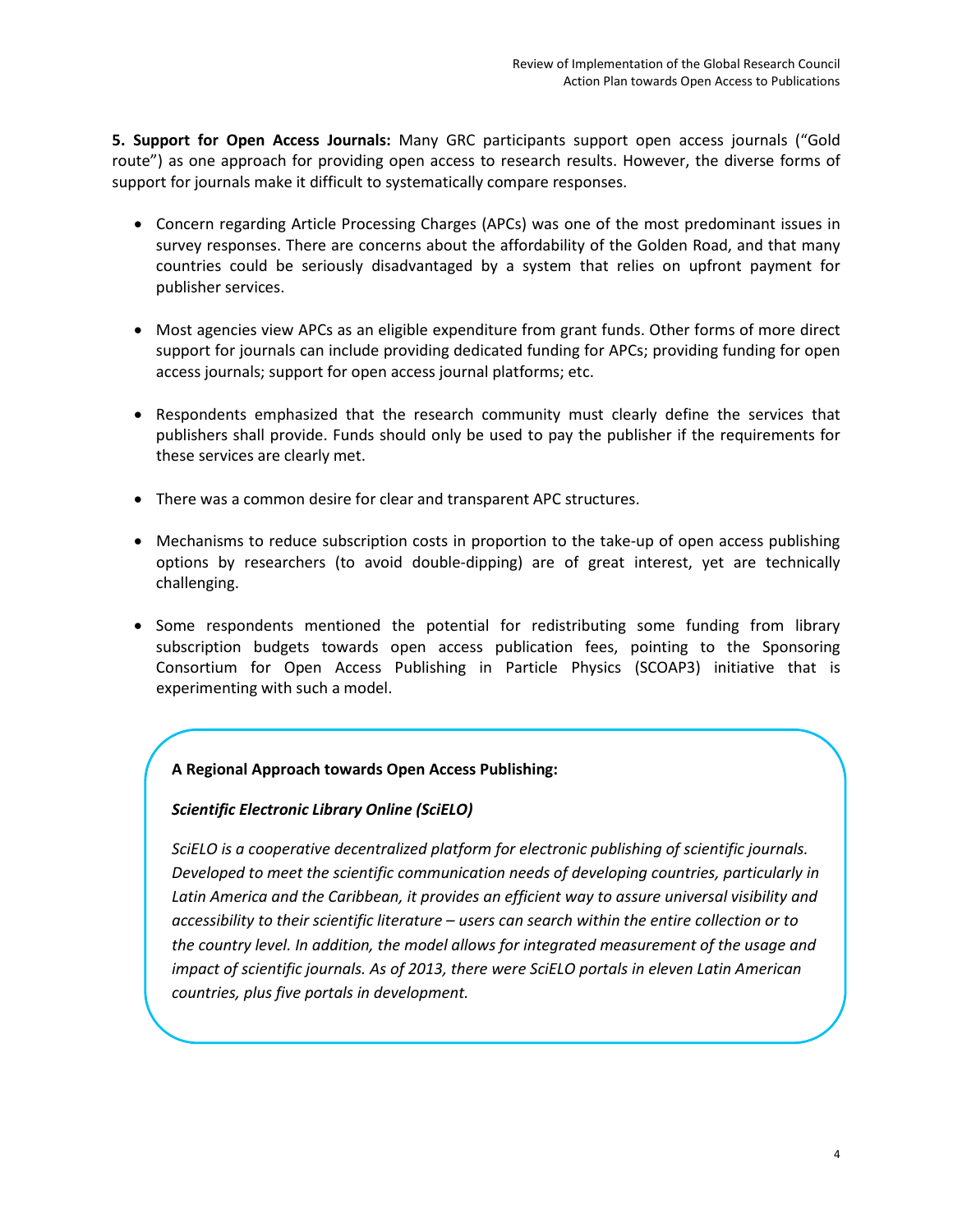**6. Support for Open Access Repositories:** The majority of open access policies tend towards the "Green" route to open access, encouraging and in some cases mandating deposition of articles into a repository.

- Currently, repositories are most commonly hosted and maintained by universities. There are also a limited number of centralized disciplinary repositories.
- In many countries, repositories have been connected into a federated network or association for greater accessibility of information and ease of harvesting.
- Repositories are a key tool used by funding agencies to track compliance with open access policies.
- A very small number of funding agencies will only take into account publications that have been deposited in repositories when considering funding or promotion decisions.
- Repositories are often used to store research materials associated with deposited research articles.
- An effective, sustainable repository network needs to be seen in the context of a broader infrastructure for e-Science and is an essential component to managing the whole life cycle of research information.

#### **A Regional Approach towards Aggregating Repositories:**

#### *[The OpenAIRE Project](https://www.openaire.eu/)*

*The goal of OpenAIRE is to provide an infrastructure and support network for enabling open access to European funded research outputs, by harvesting content from the distributed network of institutional repositories across Europe. Started as a pilot within FP7, OpenAIRE has now entered the second stage of implementation as a service phase (OpenAIREplus). The OpenAIRE and OpenAIREplus projects bring together 41 pan-European partners, supporting an extensive helpdesk system with a network of national and regional liaison offices to aid local researchers in making their publications open access, and also providing a reporting and information management tool for the European Commission.*

**7. Monitoring and Incentives:** Monitoring compliance with open access mandates is a common and growing practice, and an integral component of successful policy implementation.

• Many GRC participants have established a process or plan to monitor compliance, generally through requiring a list of open access publications in grant reports and/or monitoring deposition in open access repositories.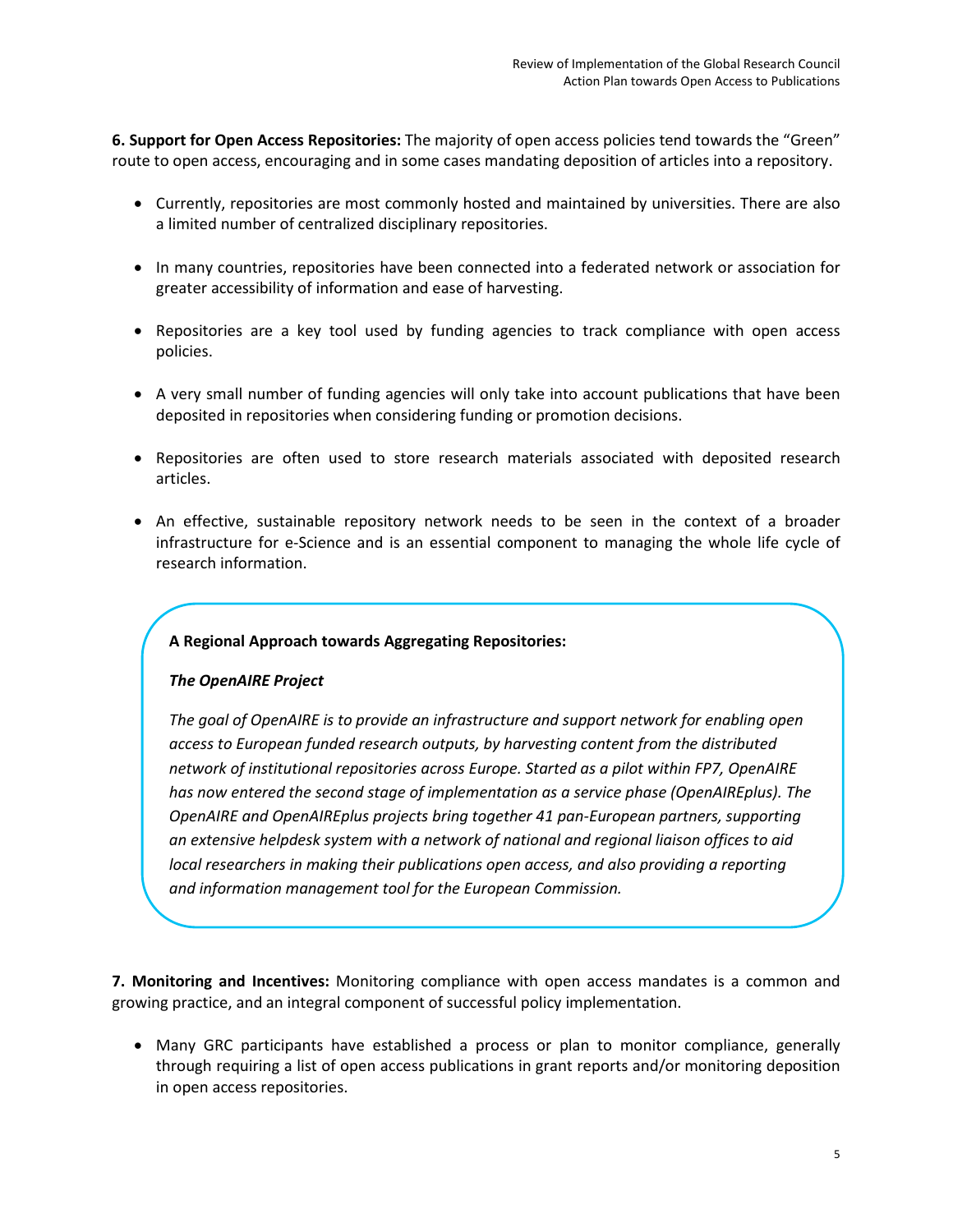- At this time, only a very small number of organizations have implemented measures to counteract non-compliance observed through monitoring open access deposits (by withholding grant payments).
- Some organizations have shifted responsibility for monitoring compliance to universities or participate in cooperative initiatives or services (such as **FundRef** or [OpenAIRE\)](https://www.openaire.eu/).

**8. Broad Implications:** A number of respondents commented on the implications of open access on a wide range of topics in the academic landscape:

- The development of open access intersects in interesting ways with many other important aspects of the research ecosystem including peer review, research integrity, evaluation and rewards, and career progression.
- The implications of open access will vary for different stakeholders and research organizations, for example: the impact on different disciplines; the challenges and opportunities for developed and developing countries; and the impacts on researchers at different stages of their careers.
- The issue of open access impact on conventional journals was often raised in terms of the ability to sustain domestic scholarly publishing systems, both in terms of commercial publishers as well as smaller not-for profit journals, many of which are published by scholarly societies.
- Optimizing the transition towards open access will require more than just repositories and funding for journals. Organizations need to look more broadly at an infrastructure of shared enabling services – some already existing and some emerging – such as registries, identifier services, monitoring and management tools, etc.<sup>[2](#page-6-0)</sup>

**9. Communication and Information Gaps:** A number of issues are not well understood within the research community, or are currently not well defined within the evolving scholarly publishing system. These include:

- Ownership and copyright provisions for scientific works arising from public funds, especially with regard to self-archiving and embargo periods for Green open access.
- Appropriate licensing for granting the rights for re-use.
- The overall cost and funding flows within the scientific information system as a whole, how it is organized and how funds flow between different parties including funders, grantees, institutions, libraries, publishers and scholarly associations.

<span id="page-6-0"></span> $2$  Knowledge Exchange (KE) is a co-operative effort that supports the use and development of Information and Communications Technologies (ICT) infrastructure for higher education and research. KE's multiphase ["Sustainability of Open Access Resources"](http://www.knowledge-exchange.info/Default.aspx?ID=535) initiative examines issues relating to the economic sustainability of critical infrastructure services that support open access to scholarly research.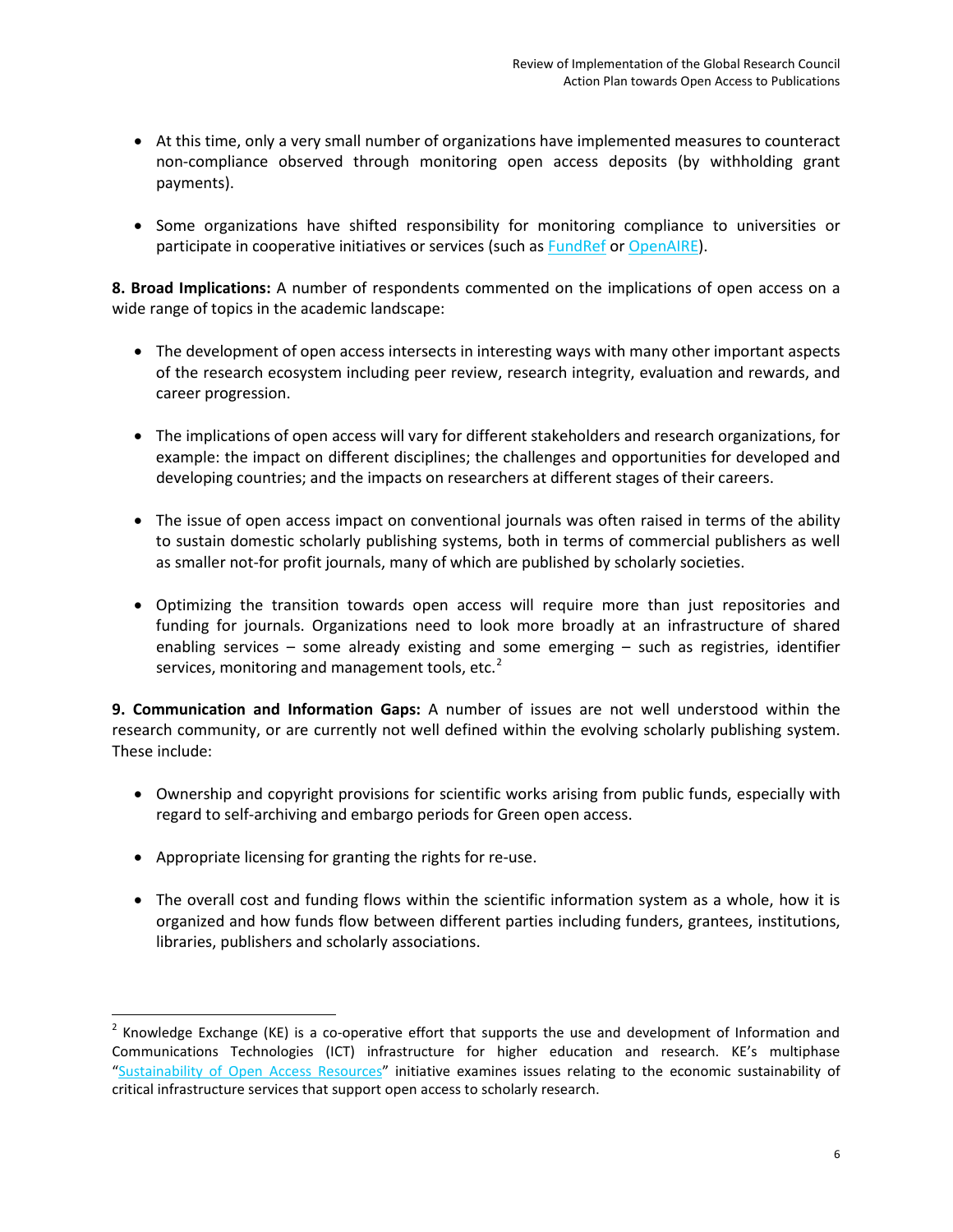- How to weigh the costs of providing open access against the costs of barriers to access within the conventional system, and the missed opportunities these barriers create.
- Measures of impact and quality as assessed through journal impact factor or article level metrics.

**10. Challenges and Opportunities:** The review of survey responses revealed several issues and challenges that were raised by a majority of organizations. These may point to areas of potential for cooperative action by GRC participants.

## *Alignment of Approaches to Open Access*

There are many benefits to increased alignment of open access approaches and policies, including: greater clarity for researchers; facilitating research collaboration; a clear starting position for discussions among funders, researchers and publishers; and maximizing the effectiveness of policy implementation, education and promotion efforts, and the development of systems for monitoring and compliance. It is expected that alignment of approaches would help accelerate the transition towards a truly open research literature and scholarly communication system.

GRC participants recognize that both Green and Gold approaches to open access are likely to co-exist for some time. Each agency and world region will pursue approaches and activities that are most appropriate for their specific context. There is, however, an opportunity for organizations to move in the same direction towards fostering open access by exchanging information on successful initiatives and approaches. The GRC may consider developing two sets of common guidelines or best practices, possibly starting by defining essential requirements and conditions for providing either Green or Gold open access, in order to move agencies towards a closer level of coherence of approach.

## *Article Processing Charges*

Many respondents commented on problems and challenges when dealing with APCs (from defining proper publisher services, to balancing APCs with payments for licenses, to avoiding double dipping, or to monitoring APCs.) A main concern is increasing transparency around costs and the pricing of services – it is important to clearly define the services that researchers and funders expect publishers to provide. Thus, this seems to be a wide field where more international collaboration is needed to create a good basis for negotiation with publishing houses. As a starting point for discussion on how to promote a competitive reasonably priced market for APC funded publishing, GRC participating organizations may refer to a recent study by Björk and Solomon (2014)<sup>[3](#page-7-0)</sup> that set out scenarios for how funders can develop their approaches for supporting APCs.

<span id="page-7-0"></span><sup>&</sup>lt;sup>3</sup> [Developing an Effective Market for Open Access Article Processing Charges.](http://www.wellcome.ac.uk/stellent/groups/corporatesite/@policy_communications/documents/web_document/wtp055910.pdf) Björk, B-C. and Solomon, C. March 2014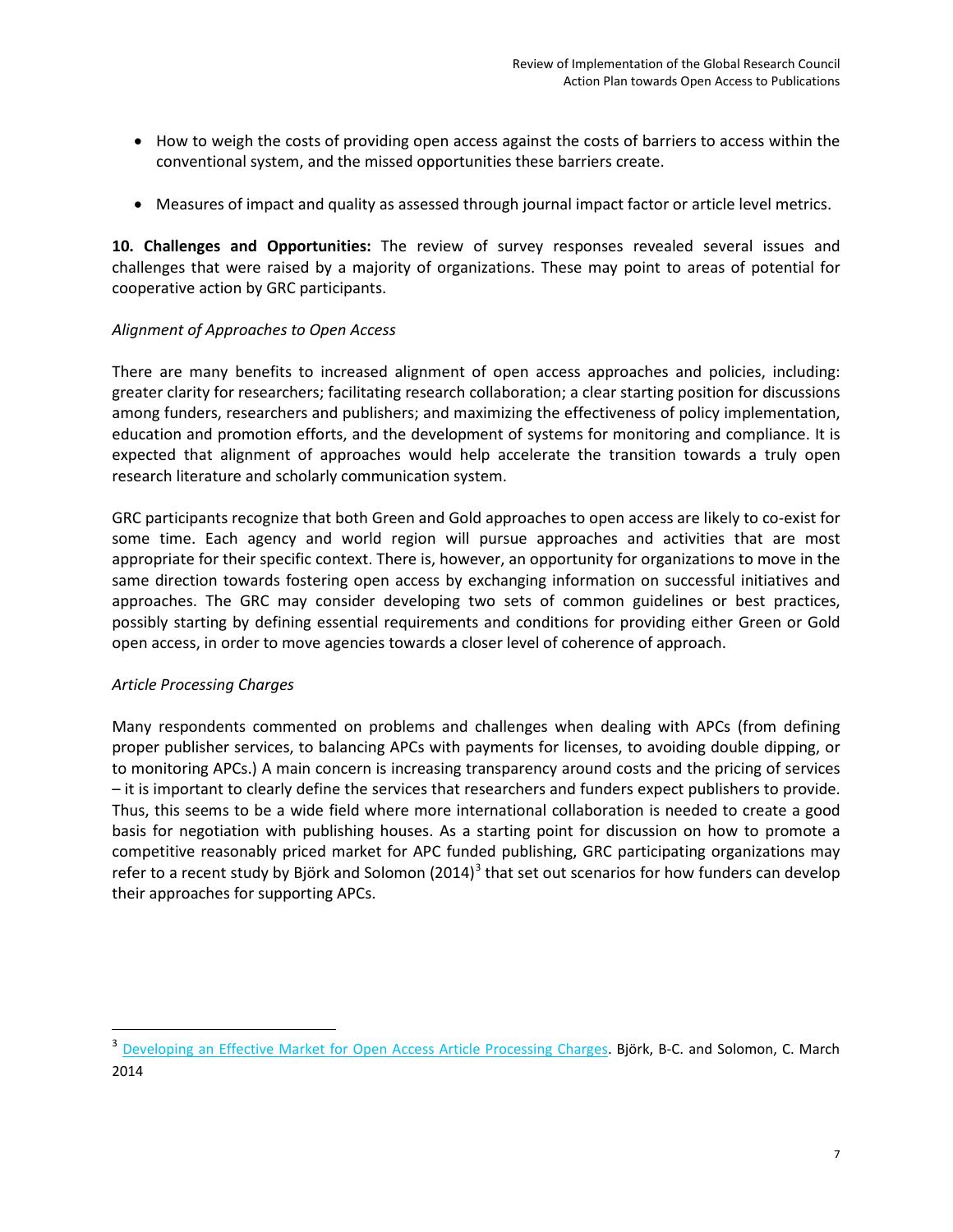### *Assessing Impact and Providing Incentives*

Methods, instruments and approaches to assess quality and impact or how scientific quality is increased through open access are still an emerging field and open for experimentation and development. Furthermore, approaches to incentivizing or even rewarding researchers and institutions for efforts in making materials available as open access are an active area of discussion. Most organizations are in the early stages of considering how to approach this. Thus, assessing impact and providing incentives seem to be fields where more international exchange and discussion of approaches would be helpful in order to stimulate their uptake or to define new and more suitable approaches

## **Conclusions and Recommendations**

The survey revealed a variety of approaches and solutions, and different stages in the implementation of policies and measures. These differences were apparent across regions and also within regions from country to country. Conversely, science works very much across borders, and increasingly different publication practices and approaches may become potential obstacles to global science collaboration.

With its long-term objective of fostering multilateral research and collaboration across continents to benefit both developing and developed nations, the Global Research Council has an opportunity to fulfill a key role in helping move the implementation of open access forward in an efficient, coordinated and purposeful manner.

## *Further Use of the 2014 Review Data*

GRC participating organizations were engaged and actively participated in the review of implementation of open access. The survey revealed a strong, widely shared interest in working towards open access, and in sharing information and best practices among organizations. The survey exercise itself helped to raise awareness of open access in many organizations, and most respondents agreed that they would use the results of the review for comparisons and to help them assess their progress relative to other organizations and regions.

The 64 completed templates contain a rich source of data, ideas, examples of practices and approaches, and raised many issues and suggestions that could nourish future discussion. Many GRC participants expressed an interest in using the GRC as a forum for sharing information and best practices. The GRC may wish to consider ways to maximize and leverage the value of the rich data that has been collected.

**Recommendation 1:** That GRC provide access to the rich survey data through one or more of the following options:

- a) Prepare a more extensive report that provides in-depth analysis of the responses, possibly structured as regional chapters
- b) Provide access to information through a central repository on the GRC website

The 2014 review provides a baseline on the implementation status of the Action Plan. In order to continue to monitor progress in implementing the Plan, and to measure the growth of openly accessible research worldwide, the GRC may wish to consider repeating the survey in future.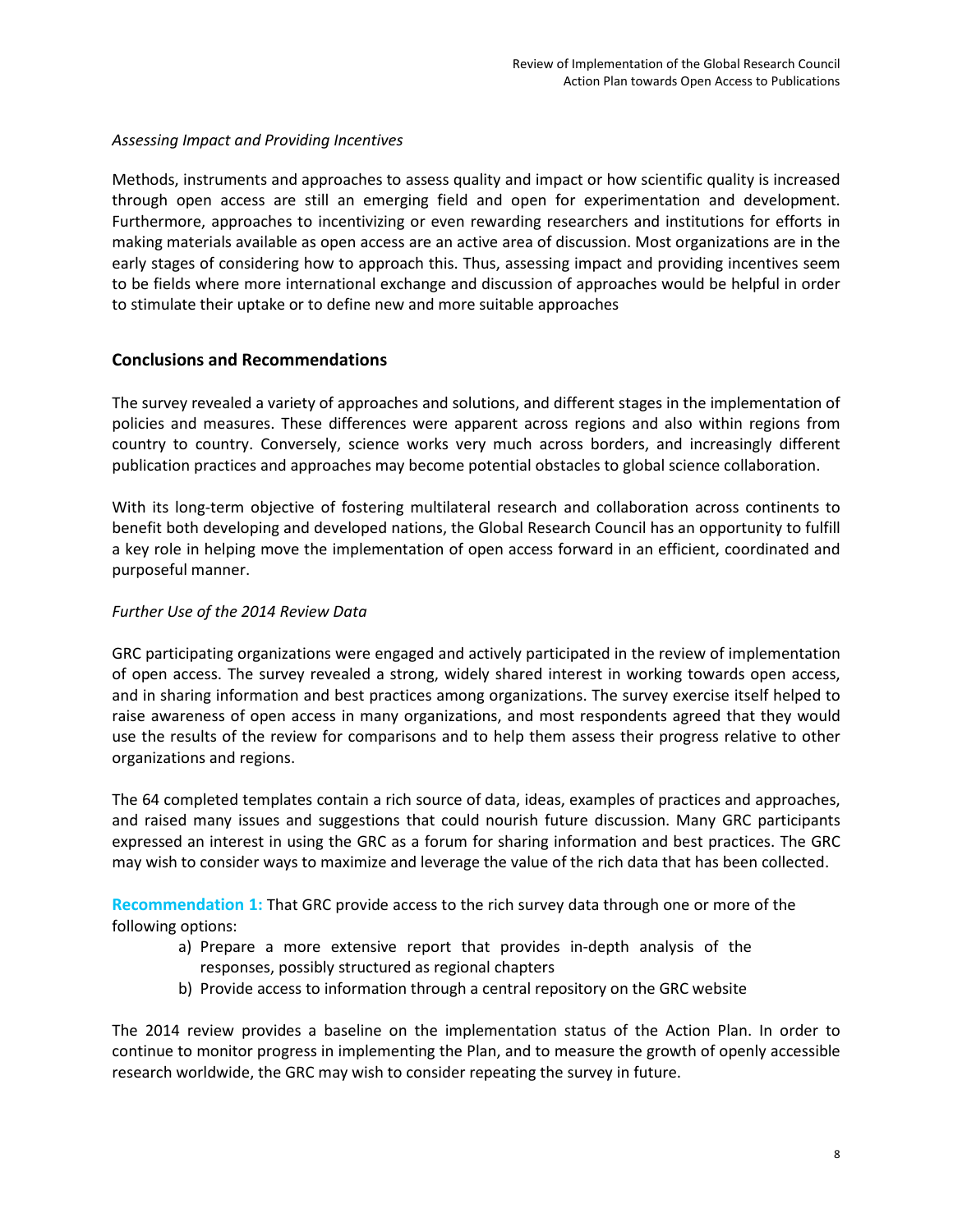**Recommendation 2:** That GRC repeat the review of open access implementation periodically, at a frequency to be determined by GRC participants (e.g., every three years).

#### *Ongoing Implementation of the Action Plan*

The 2013 Action Plan is unique in comparison to other Statements developed by the GRC to date, by suggesting a number of specific actions which can be taken by organizations, either individually or in consortia. As a very young and growing organization, the GRC must consider how it sees its role or niche in fostering open access, relative to other international groups and associations.

In both 2013 and 2014, open access was one of two main topics on the agenda for the Annual Meeting. It is not the intent that the topic of open access continue to be a main focus of discussions at every upcoming meeting. However, if some GRC participants (individually or collectively) have made significant progress or taken an innovative approach towards a particular issue, it would be beneficial to provide a short progress update as information at the GRC Regional and/or Annual Meeting.

**Recommendation 3:** That GRC request regular updates on progress made towards Actions listed in the *Action Plan towards Open Access to Publications*, to be presented at the Annual Meetings by selected countries or groups of countries.

In order to make significant progress on advancing implementation of the Action Plan, it may be necessary for GRC to establish a standing expert committee or working group that would monitor, coordinate, and in some cases lead the implementation of specific actions from the Action Plan. This would be one way for GRC to ensure ongoing progress in implementing the Action Plan is achieved, and to truly have an impact within the evolving open access policy landscape. However, establishment of a more permanent working group would be contrary to the expressed nature of GRC as a virtual organization, and may set a precedent for GRC establishing working groups on other topics. The governance and operating principles of such a working group would also need to be confirmed.

**Recommendation 4:** That GRC consider the implications and potential benefits and challenges of establishing a standing working group to lead implementation of the *Action Plan towards Open Access to Publications*.

#### *Potential Areas for Future Cooperation*

Finally, the survey results may guide GRC participants in identifying future actions to be developed in a coordinated manner. There are a number of issues and challenges that are of interest to a majority of organizations, suggesting there may be benefits to tackling certain challenges or questions through a cooperative approach. Making progress on this type of question would require the creation of a standing working group as discussed above under Recommendation 4.

**Recommendation 5:** That GRC consider undertaking cooperative discussions and a scoping exercise towards greater cooperation in one or more of the following areas:

- a) Common guidelines for Green and for Gold open access approaches
- b) Dealing with APCs
- c) Incentives and rewards for researchers